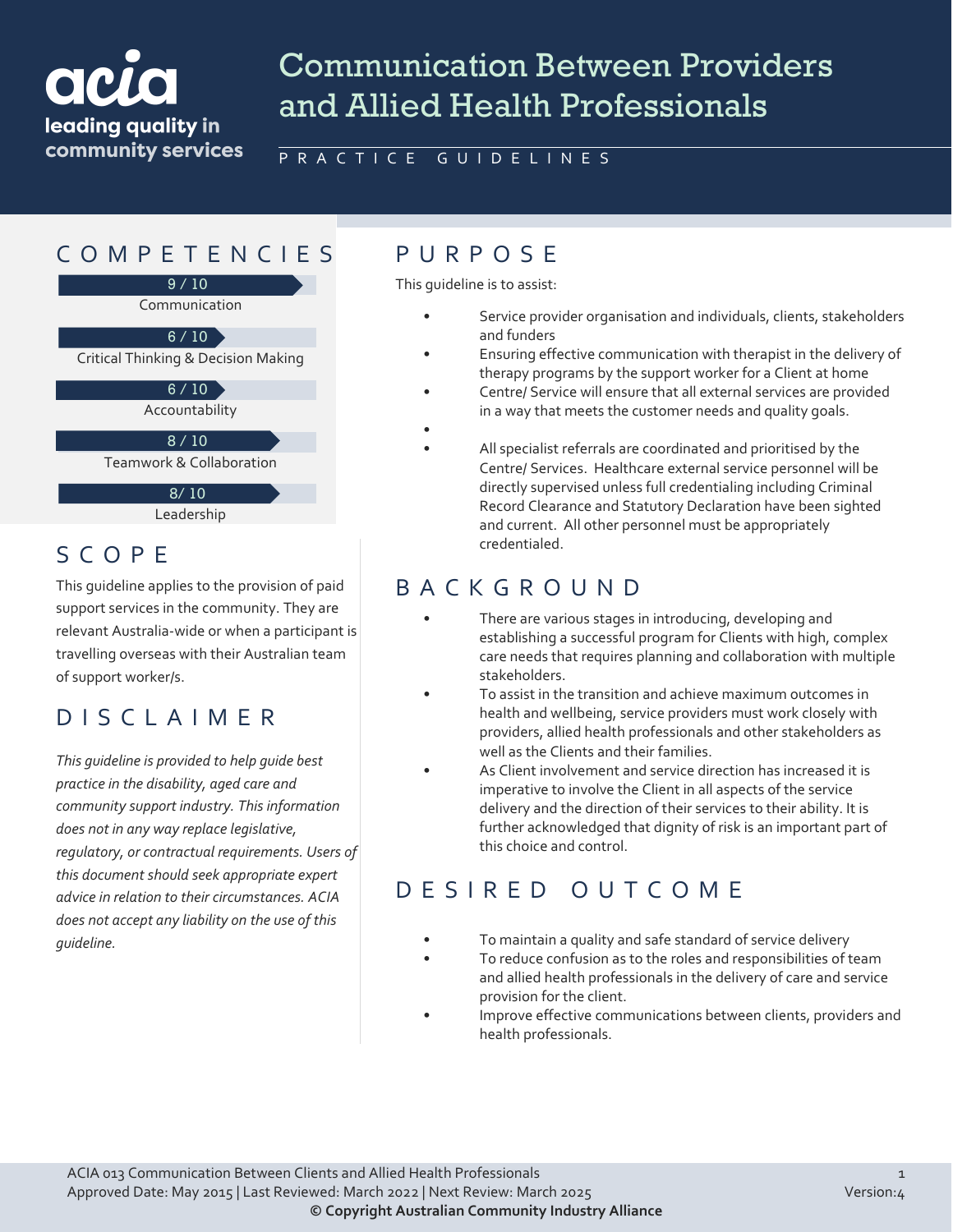#### DEFINITIONS & SUPPORTING INFORMATIO N

**Support Worker** - A paid person who assists people to perform tasks of daily living so as to participate in social, family and community activities in the person's home and their community. Support Workers have been commonly known in the past as attendant care worker, disability worker, aged care worker, community worker, homecare worker, care worker or paid carer.

**Service Provider** - Organisation or person accountable for the delivery of supports to Clients.

**Carer** - a person that provides supports to the Client at no cost (generally family or friend).

**Support Worker Competency** - trained and assessed as competent by a Registered Nurse or a person deemed competent by the provider to safely and appropriately perform a specified task as a support worker.

**Client** means the service user, participant, user, care recipient, consumer or person receiving the nursing or support services.

**Plan** means a Service Plan, Support Plan or Individual Plan (however titled – the plan) is a document developed in response to a request for service. It is developed by a Registered Nurse or a person deemed competent by the provider from the service provider, prior to the commencement of service delivery. It outlines the expected outcomes of the requested care/services and the tasks, duties and interventions required to meet the care and service needs of the client (within the parameters of the funding program). The plan guides and directs the individual support worker or Registered Nurse in their day-to- day delivery of the services.

**Registered Nurse** means a person who has completed the prescribed educational preparation, demonstrated competence for practice, and is registered and licensed with the Australian Health Practitioner Regulation Agency (AHPRA) as a Registered Nurse.

**Case Manager** means person responsible for planning, coordination, referral and liaison regarding services and support for the Clients needs

**Audiologists**: play a key role in helping older people identify, manage and minimise the adverse impacts of hearing loss.

**Occupational therapists:** can arrange modifications that will minimise hazards, reduce the risk of falls and slips, and create a safe environment that allows older people to be as independent as possible, and assist with manual handling.

**Optometrists and orthoptists:** provide services for low vision.

**Podiatrists**: provide services for the foot, and care of foot wounds.

**Physiotherapists** can manage pain, shortness of breath and frailty and maximise physical wellbeing, including in those living with dementia. They prescribe exercise and assistive technology.

**Physiotherapists, osteopaths and chiropractors**: can assist with musculoskeletal issues.

**Physiotherapists, exercise physiologists and occupational therapists:** can provide fall prevention programs to develop mobility, strength and balance.

**Dietitians:** work as part of a multi-disciplinary team to meet the dietary needs of the individual, and work with foodservice teams to assess and improve the menu and mealtime environment.

**Speech pathologists**: provide services to assess and manage communication and mealtime support needs (including swallowing difficulties), including support and training of supports in the communication and mealtime environments.

**Psychologists:** provide psychological, neuropsychological and behavioural assessment and treatment services for mental ill-health.

**Social workers:** conduct psycho-social assessments, co-ordinate supports and provide a range of services.

**Music therapists**: can work with seniors and their carers to manage depression, anxiety and the behavioural and psychological symptoms.